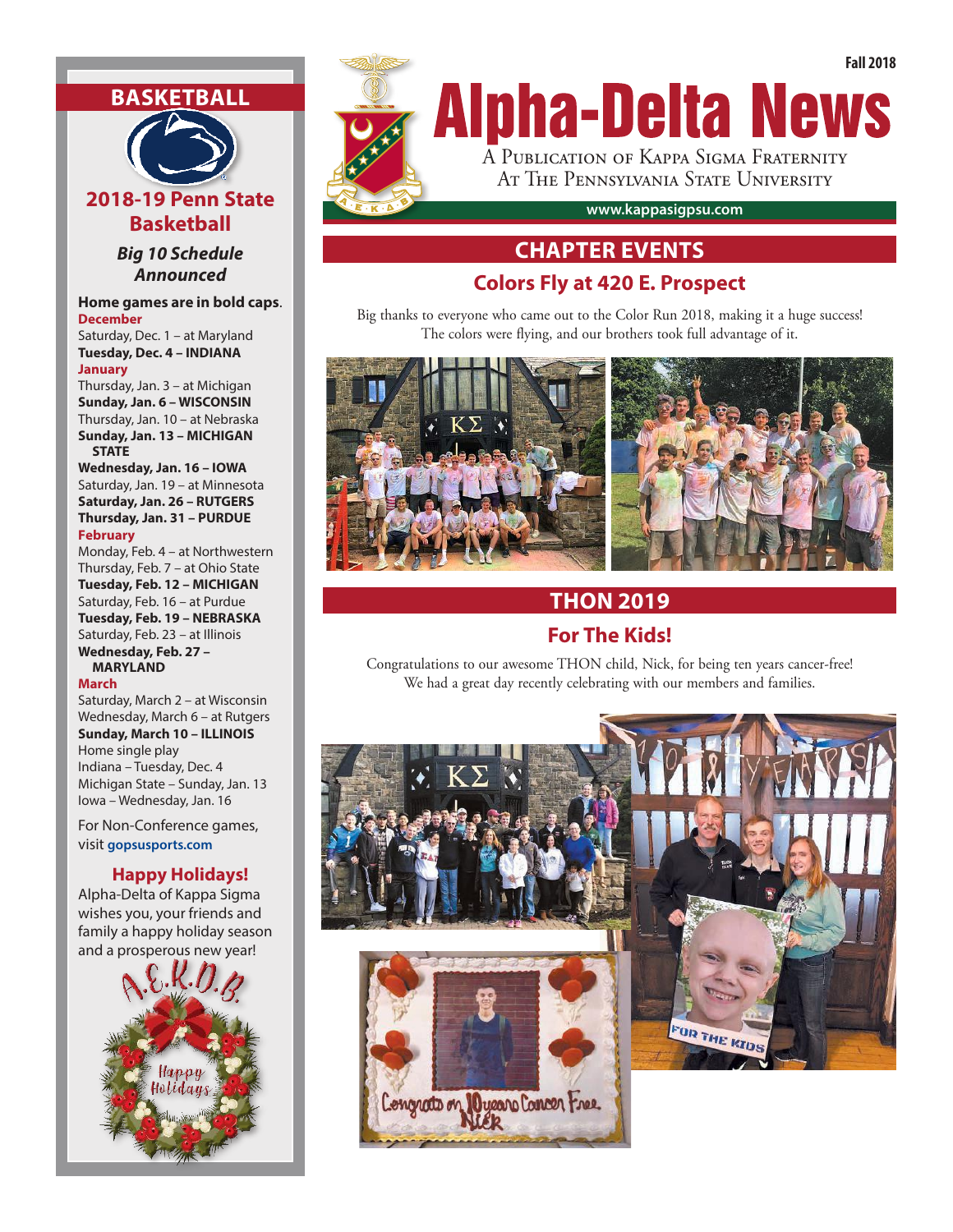### **CHAPTER CELESTIAL**

### **More Than a Brother of Kappa Sig, Remembering Mac, Our Faithful Friend**

This summer, Kappa Sigma mourned the loss of a beloved brother. On June 14, just two days after his 72nd birthday, Brother **George Middlemas Jr. '68** entered the chapter eternal.

Many knew him as a successful venture capitalist and generous donor — particularly to Penn State Libraries — but in our hearts, he'll always be Mac, "our constant friend and committed brother," as his brother Warren Hartenstine '68 describes him.

Mac was among the group of investors that funded AOL and VeriSign and contributed millions to his alma mater, but according to those closest to him, he remained humble and accessible and never lost his touch with his roots.

"He was so consistent," said Warren. "He was the same with everyone. He had a brilliant career, but he never lost his common touch — he was never taken by his success."

Even back in the day, Mac was known to be one of the more responsible fraternity brothers. Sure, he had his fair share of fun, but he always the first to come your aid someone you could rely on.

"He was rock steady — not a hero, but the best friend you could ever have," Warren said.

Mac graduated from Penn State in 1968 with degrees in history and political science and went on to earn a master's degree in political science from the University of Pittsburgh and a master of business administration from Harvard University.

He spent the majority of his career in banking in New York and Chicago, but eventually he joined the field of venture capital, where he was able to help new technology and promising young businesses come to fruition.

Mac's success allowed him to give back generously to the causes near and dear to his heart — Penn State being at the top of the list.

"He believed passionately in land grant universities that educate everyone regardless of



All is well and the set of the next room. I have a payar and the state of the next room. Nothing has larged away into the next room. Nothing has 1 and you are you, and the old life that we like all  $\sim$  that we set to eac Henry Scott Holland<br>r of Divinity, Oxford Un

All is well

A pessimist sees the difficulty in every  $\alpha$  pessimist sees the difficulty in every<br>opportunity; an optimist sees the opportunity<br> $\frac{1}{2}$  in every difficulty

<sup>8</sup> consists of going from failure to failure<br>without loss of enthusiasm Winston Churchill



democial contributions may be made to the<br>George and Sherry Middlemas Program<br>Iowment in the Arts and Humanities Library,<br>maylvania State University, 510 Paterno Library, sity Park, PA 16802 (814-865-2258)



Celebrating the wonderful life of

background," said Dick Hayes, who was in Mac's pledge class and remained a lifelong friend. "He certainly did his part to improve Penn State."

The university libraries, including the Paterno Library, were the beneficiaries of much of Mac's generosity. Over the years, Mac developed a close relationship with the late Joe Paterno and his wife Sue, who was in attendance at Mac's celebration of life.

Others in attendance included brothers **Tom Stuart '67**, **Mike Irwin '67**, **Dick Hayes '68**, **Al Waldhuber '68**, **Warren Hartenstine '67**, as well as former Penn State athletic director Tim Curley and former Penn State president Graham Spanier.

The memory of Mac will remain untouched for those who knew and loved him. The words of the Henry Scott-Holland poem "Death is Nothing at All", which was featured in his celebration of life program, ring true.

"Everything remains exactly as it was. I am I, and you are you, and the old life that we lived so fondly together is untouched, unchanged. Whatever we were to each other, that we are still."

There are many things to remember about Mac: him sipping on a beer back in his Kappa Sigma undergrad years, his kind heart, and even his love of cigars.

"Mac had a great passion for cigars and later in life developed a passion for fine wine," Warren says. "You didn't make it through an evening with Mac without enjoying a good cigar."

But most of all, his friendship, loyalty, and generosity live on.

 "That uncomplicated and clear-eyed dedication is the Golden Thread that defines him for us still and endures for others who are and yet to be beneficiaries of his love for Penn State and for Joe and Sue Paterno," said Warren.

"We had the experience of everything that a fraternity should be," said Dick Hayes of his years with Mac and fellow Kappa Sigs. "We're still best friends. We have had 50-plus wonderful years of friendship and Mac was part of that."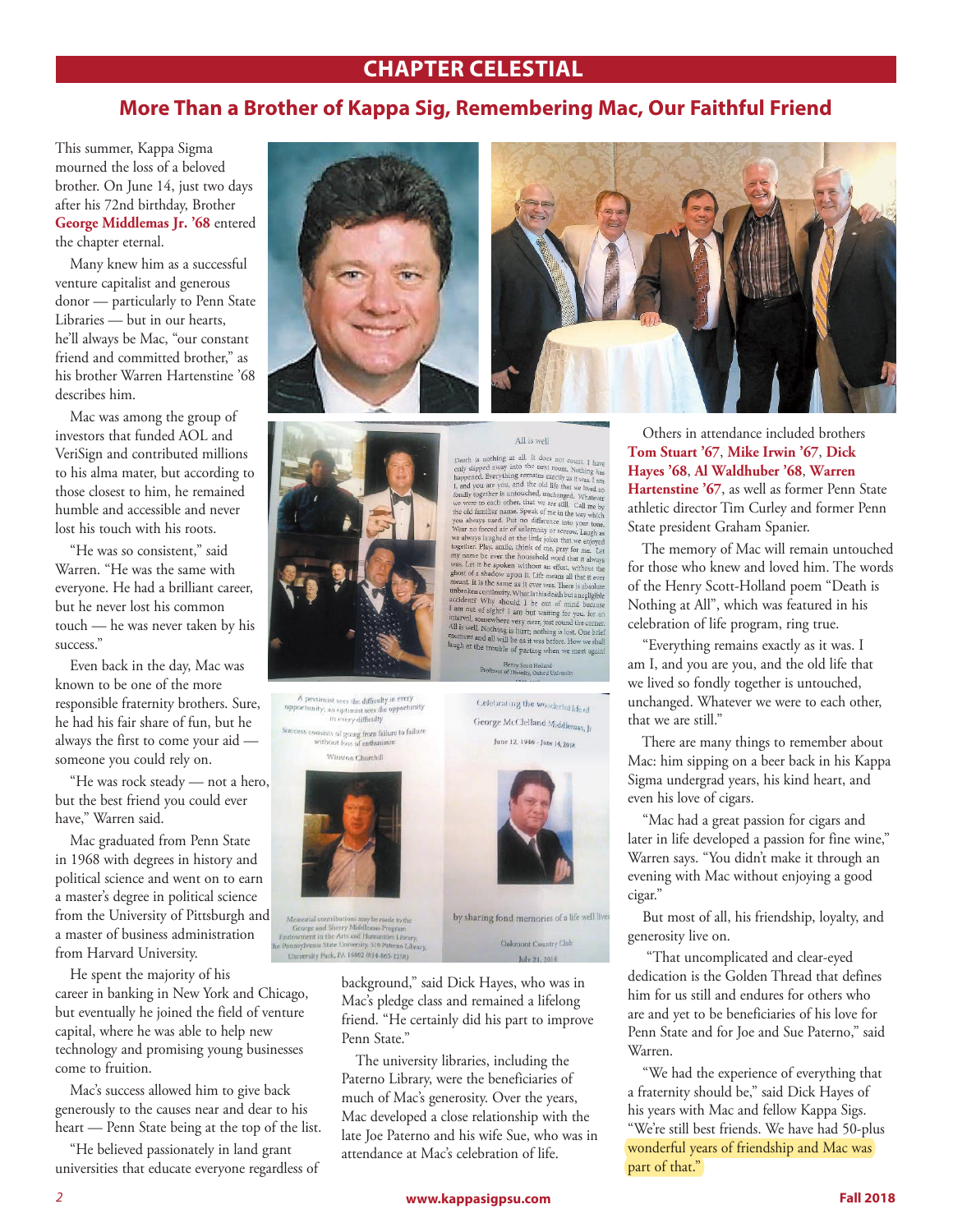### **ALUMNI PROFILE**

#### **Love Cars, Eat Too Much**

Ask **David Dick '74**, about his time as an Alpha-Delta Brother of Kappa Sigma at Penn State University, and you're likely to find him brimming ear-to-ear as he takes a stroll down memory lane, which makes a stop at the big house, right on Beaver Avenue. Hallowed ground for the Brothers who inhabited it in those days, it was a plus for ease of use and party space and was a great location. The only downside – it didn't look like those grand, old classic houses that some Fraternities dwelled in.

"Clearly, my fondest memories of Kappa Sigma are the guys," recalls Dick. "We had a good reputation and great Brothers – 51 of us. One, **Jim Schaude '73** was the Nittany Lion, and another was a cheerleader. The parties were unreal. Rumor had it that we had the third largest dance floor on campus, with only the HUB and Rec Hall being bigger. On good weekend mixers with Sororities we would kill 14 kegs – those were some good times."

Lots of great memories stand out for David ("no dementia yet"), the best he cites as being when the pledges took a Brother's MG Midget and put it in the lobby of the Chapter House. The House had double-doors at one entrance off of the parking lot, and the car was so tiny that it fit through those doors. There wasn't much that 11 pledges couldn't pick up, and they lifted that car right through those doors, Dick recalls.

"I lived in the House with roommates Albert "Rick" Merti '74 and **Warren "Smoky" Stoner '75** – great guys."



"I never did have a nickname that I recall, but could you imagine with a last name like mine? Now that's Brotherhood if there ever was one!"

"Being a part of Kappa Sigma makes me so proud in that I was part of something bigger than myself, by a long shot," Says David. "We were truly there for each other if needbe. A great sense of belonging on a huge campus – the word Brotherhood sums it all up for me. In fact, looking back 40 years or so, it seems to mean even more to me than it did back then."

Sadly, Dick admits he doesn't keep up with his Kappa Sig Brothers on a regular basis. He's been to homecoming a few times, but not for years now.

"Great story though, I met a brother who graduated 10 years after I did, **Jack Merinar '84,**" recalls Dick. "Jack and I met on the day we both went through orientation as new lawyers at Steptoe & Johnson in

### **CONGRATULATIONS!**



Donna Lee and I celebrated our 50th wedding anniversary on a cruise in the Caribbean. Here we are following our passion for fine food in the Culinary Center at Sea AEKDB,

**Vincent DiLoreto '65**

1992. As it turns out, Jack lived in the same room I did at the house. He played for JoePa and then went into the Marine Corp and was a captain in the infantry. What are the odds we'd meet like that? We both practiced labor law as partners together until I retired in 2016."

After college, Dick took a job in Labor Studies.

"The job market sucked after I got out, so I worked as a construction Laborer for four months (my dad was a bricklayer, and I had done that for a summer job in college)," recalls the Alpha-Delta. "I then got lucky and became the personnel managers, now known as HR for a conduit and cable company in Moundsville, WV."

At 36, Mr. Dick left a company he'd been with to go to law school at WVU, receiving his JD in 1992.

"Aside from the above-mentioned US locations, MR. Dick has lived in Morgantown, West (by god) Virginia since 1989 – no prison time!

The Kappa Sig has been married to his wife, Nancy, since 1983.

"Great gal, needless to say," he says. "Nancy is a retired Dentist. She couldn't afford to go to a real college though – she had to go to Pitt."

"Love cars, eat too much – but I do cycle about 2,200 miles a year. Only that one good habit. Other than that, I'm just a faithful, old dog. MY biggest successes are being a good employee for whomever I've worked, and being a loyal spouse and son. Being a good lawyer to my clients and a good partner to my law partners. Being lucky enough to avoid addiction to drugs or alcohol (but not food). ON the contrary, some failures have included A failed first marriage, which taught me not to fail the second time. Regrets that I did not do a stint in the military. And I only wish I had more time spent with my folks, since they are both gone. There was plenty of good times, but looking back it is never enough."

For future Kappa Sigs – "work hard, no excuses. Always be there for your friends and family. And as the Marines say, when faced with trouble, improve, adapt, and overcome."

"I'd like people to remember me as a decent guy, who cared about his friends and family – it's all that really matters."

AEKDB – WE ARE!